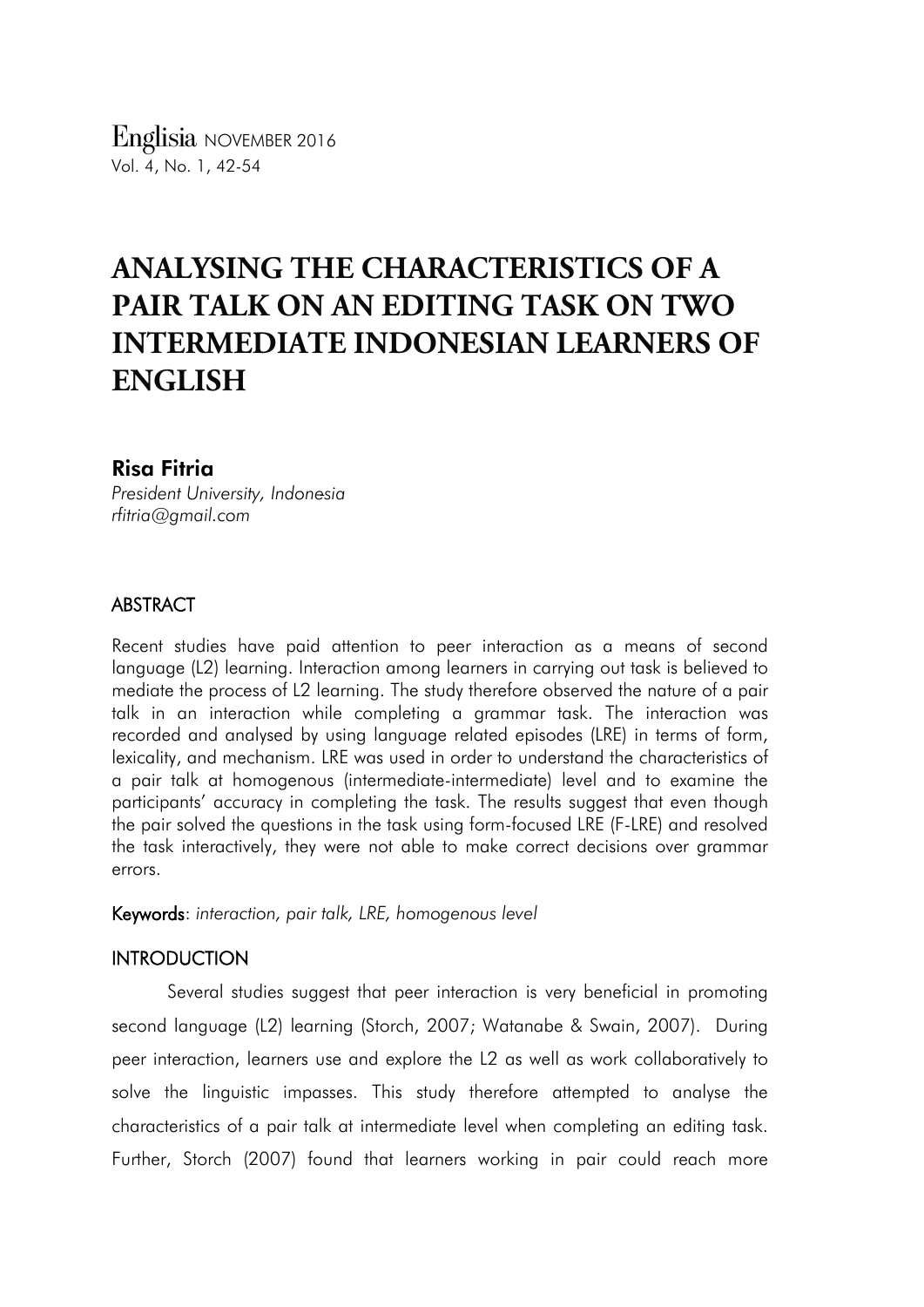accurate grammar over the learners working individually. Thus, it also examined whether working in pair can help intermediate learners make correctly grammatical decisions when solving the given task. Given the lack of study focusing on intermediate proficiency dyad, the study sought to understand the characteristics of learners' talk that was produced by the same degree of homogenous level, which is intermediate-intermediate level.

#### Literature Review

This article examines the characteristics of a pair work between two intermediate English learners during completion of a grammar task. In L2 classroom, group work and/or peer interaction are commonly carried since it can facilitate the process of L2 learning (Gass & Mackey, 2007). The interaction process that occurs during completing task is believed to be the stage where learners use and exchange their knowledge and information of the L2. This view is supported by the psycholinguistic and sociocultural theory. Despite their ontological differences, both acknowledge the importance of interaction for L2 learners to assist each other in developing their language proficiency.

In sociocultural theory, cognitive development can be established via interaction between people. This development occurs during process of imitation and zones of proximal development (ZPD) where the more advanced facilitators such as teachers, tutors, or peers assist the lower learners (Vygotsky, 1987). In the imitation process, learners exchange languages and might fix their utterances that have been corrected by more proficient peers. Meanwhile, Psycholinguistics posits the theory of interaction as a means of language transfer. Long (1996) in his revised theory argues that language learning is transferred from feedback, input, and output. The process of giving feedback, receiving input, and producing output might occur when there is a communication failure.

In analysing what occurs in the interaction and how language is learned, many studies have focused more on the interaction between peers with heterogeneous level.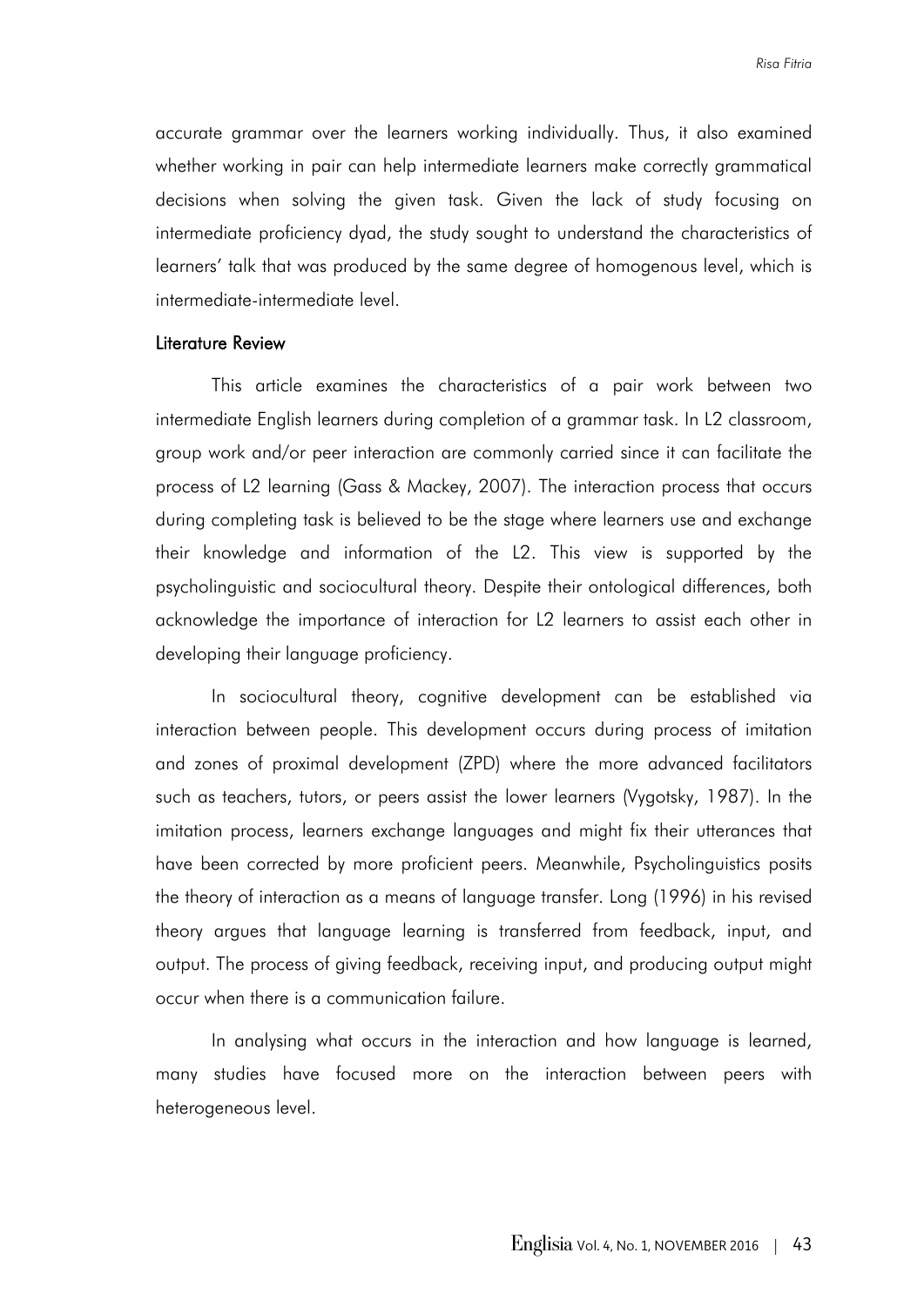#### *ANALYSING THE CHARACTERISTICS OF A PAIR TALK ON AN EDITING TASK ON TWO INTERMEDIATE INDONESIAN LEARNERS OF ENGLISH*

A study conducted by Leeser (2004) investigated how the different proficiency had an impact on learner proficiency towards the production of LREs (Storch, 2007). This study revealed that higher proficient learners were able to produce more LREs compared to their lower counterparts. Interestingly, the higher pairs produced more on grammatical form of LREs whereas the lower ones gave their attentions more to the lexical items given the difficulty in understanding the task. Likewise, Watanabe and Swain (2007) investigated the effect of proficiency differences on the production of LREs and the participants' post test results among the Japanese participants who were divided into four groups where four intermediate learners worked with their lower and higher English proficiency partner. The study revealed that although the intermediate participants produced more LREs when working with their more capable peers but they were able to achieve higher post-test score when paired with their less capable counterparts. This then suggests that lower competent learners can contribute to the language development of their higher counterparts.

Given the extensive research was done to learners with different proficiency level, there is lack of data that confirm the characteristics of learners with a similar level especially towards intermediate-intermediate level learners.

#### **METHOD**

#### Research Questions

While Storch (2007) examined the nature of pair talks on the editing task without focusing on proficiency levels, this study focused on the characteristics of pair talks with the same proficiency level (intermediate-intermediate levels). Thus, it formulated two research questions as follows;

- 1. What are the characteristics of the pair talk at intermediate level when completing the editing task?
- 2. Can working in pair help intermediate learners make correctly grammatical decisions when solving the editing task?

# Data Collection

This study was conducted online via Skype where participants were recorded during completing the editing task (see Appendix A). The editing task has been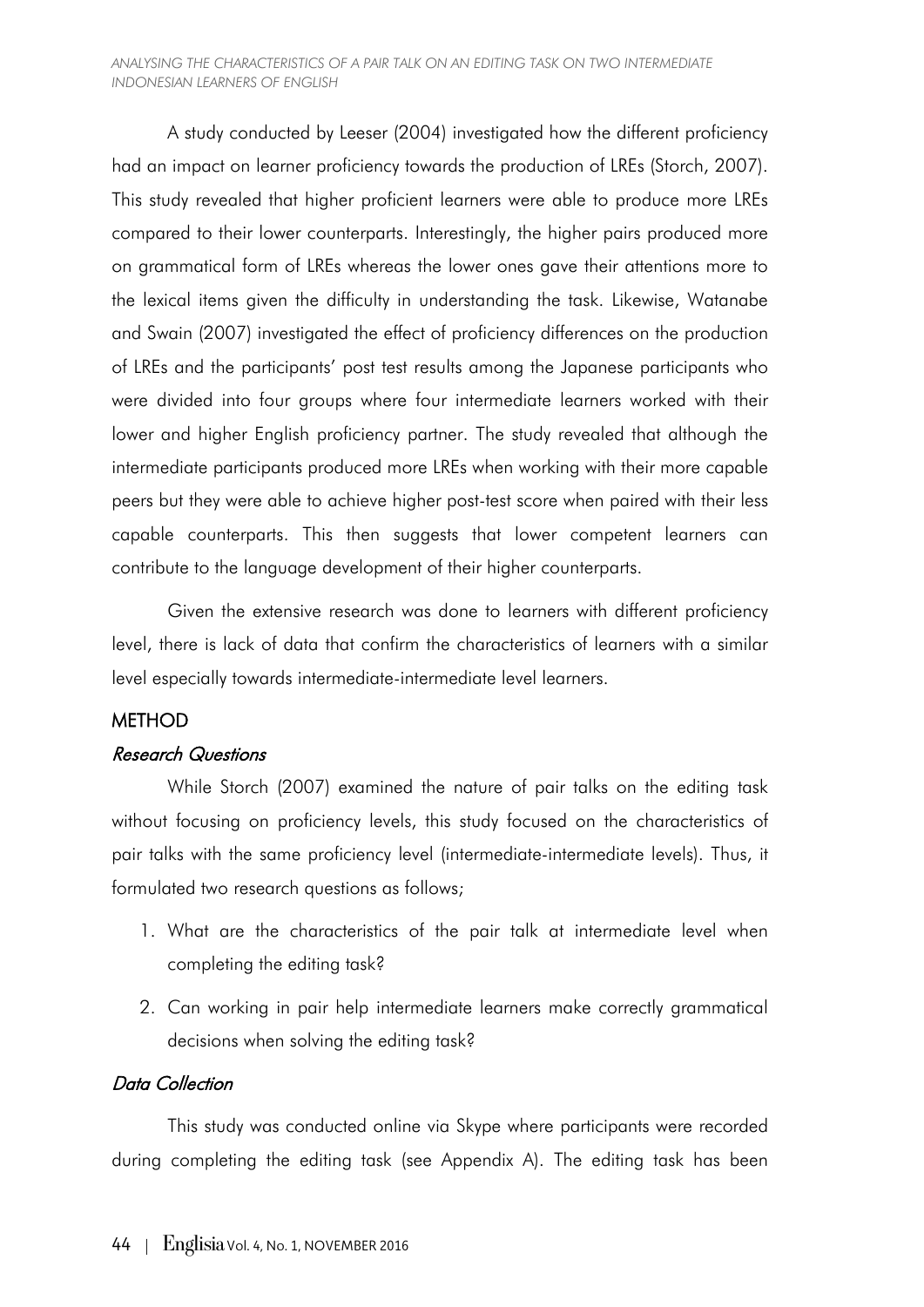proven to be successful in drawing learners' attention to form-focused and lexical choices (Storch, 2007). The task provided in the study was adapted from first year preparation exam and practice of Roma Tre University (First year preparation and practice). It required participants to correct one error appeared on each numbered line. The errors included in the task were 10 grammar, two word order, one vocabulary, and two spelling errors. Afterwards, the data were collected after the pair finished completing the editing task for analysis. The analysis used Language Related Episodes (LREs), which will be explained further in data analysis, to investigate accuracy over grammar and lexis during the completion of the given task.

#### **Participants**

Two Indonesian learners of English at intermediate level participated in the study. The participants were graduated from English department at one of universities in Banda Aceh, Indonesia. However, the learners are still learning English in order to improve their TOEFL score at one of private English courses. They are currently working as administrative staffs and have part-time jobs teaching general English at elementary level. The learners have similar Institutional Testing Program (ITP) TOEFL scores from 490 to 500. This means that their English L2 proficiency levels were intermediate levels, which were fairly homogenous (Murakawa, 1997, as cited in Watanabe and Swain, 2007). The learners were chosen because of their close relationship with the researcher as well as their willingness to participate in the study.

#### The Context

The study was conducted within the context of the teaching English department of a university in Banda Aceh, Indonesia. The learners attended only one session to complete the given editing task. The session was held on Sunday to avoid the participants getting distracted by the activities that they normally do during weekdays.

## Data Analysis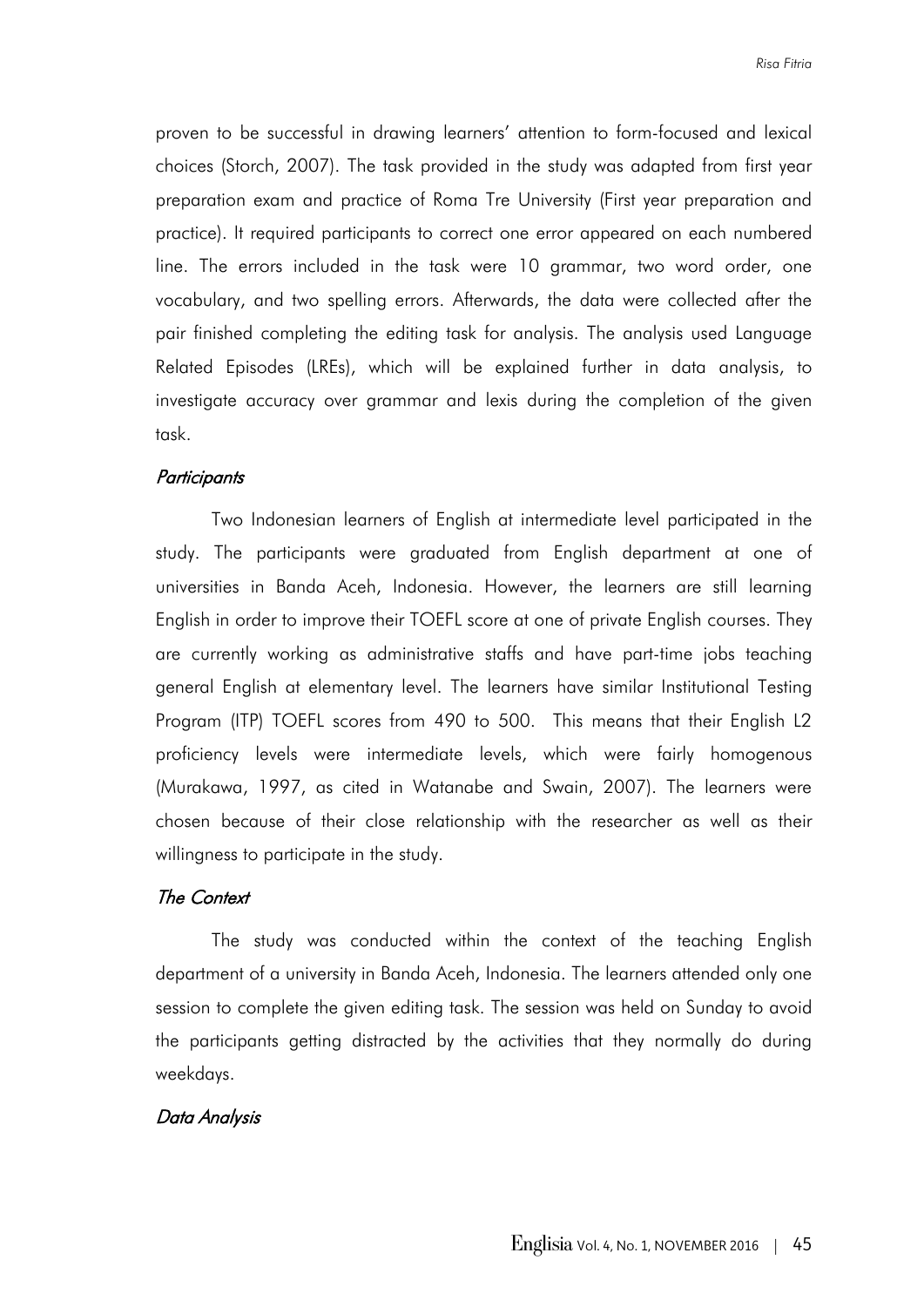#### *ANALYSING THE CHARACTERISTICS OF A PAIR TALK ON AN EDITING TASK ON TWO INTERMEDIATE INDONESIAN LEARNERS OF ENGLISH*

In analysing the characteristics of the pair talk that learners produced, the talk was recorded during the editing task completion and transcribed after that. The transcribed data was analysed by using the same approach in Storch's (2007) study. It examined the nature of the pair talks by using analysis of Language Related Episodes (LREs). LREs occurs when  $2<sup>nd</sup>$  language learners 'talk about the language they are producing, question their language use, or correct themselves or others,' (Swain and Lapkin, 1998, p. 326). Furthermore, LREs are divided into three categories (Swain, 1998, as cited in Storch, 2007). Firstly, Form-focused LRE (F-LRE) was where learners focused on grammatical form. Secondly, Lexical LRE (L-LRE) was where learners paid attention on word meanings, word choices, and prepositions. Finally, Mechanical LRE (M-LRE) was where learners focused on punctuation, spelling, and punctuation

# $\triangleright$  Excerpt 1: F-LRE (modal auxiliary verb)

Excerpt 1 is an example of F-LRE where the learners discuss about modal auxiliary verb. First, Olin (O) reads aloud sentence number 2 in the given the text and questions the meaning of word 'frank'. However, Lely (L) shifts Olin's attention to another part of sentence and makes suggestion of what supposed to be the correct answer is. Later, Olin agrees and also provides Lely with the alternative answer (Line 24-25). This process is referred to as 'collective scaffolding' by Donato (1994) where learners internalize the new-shared knowledge.

- 24. O: But I must to be frank, what does frank mean? At first I was…
- 25. L: Don't think about that. Must right? Must is no 'to'. After must, no 'to'.
- 26. O: Oh yeah yeah…but I have to, right?
- 27. L: I have to, okay…have have.
- 28. O: Oh yeah…But I have to, okay.
- 29. L: to be frank, right?
- 30. O: right.
- $\triangleright$  Excerpt 2: L-LRE (word meaning)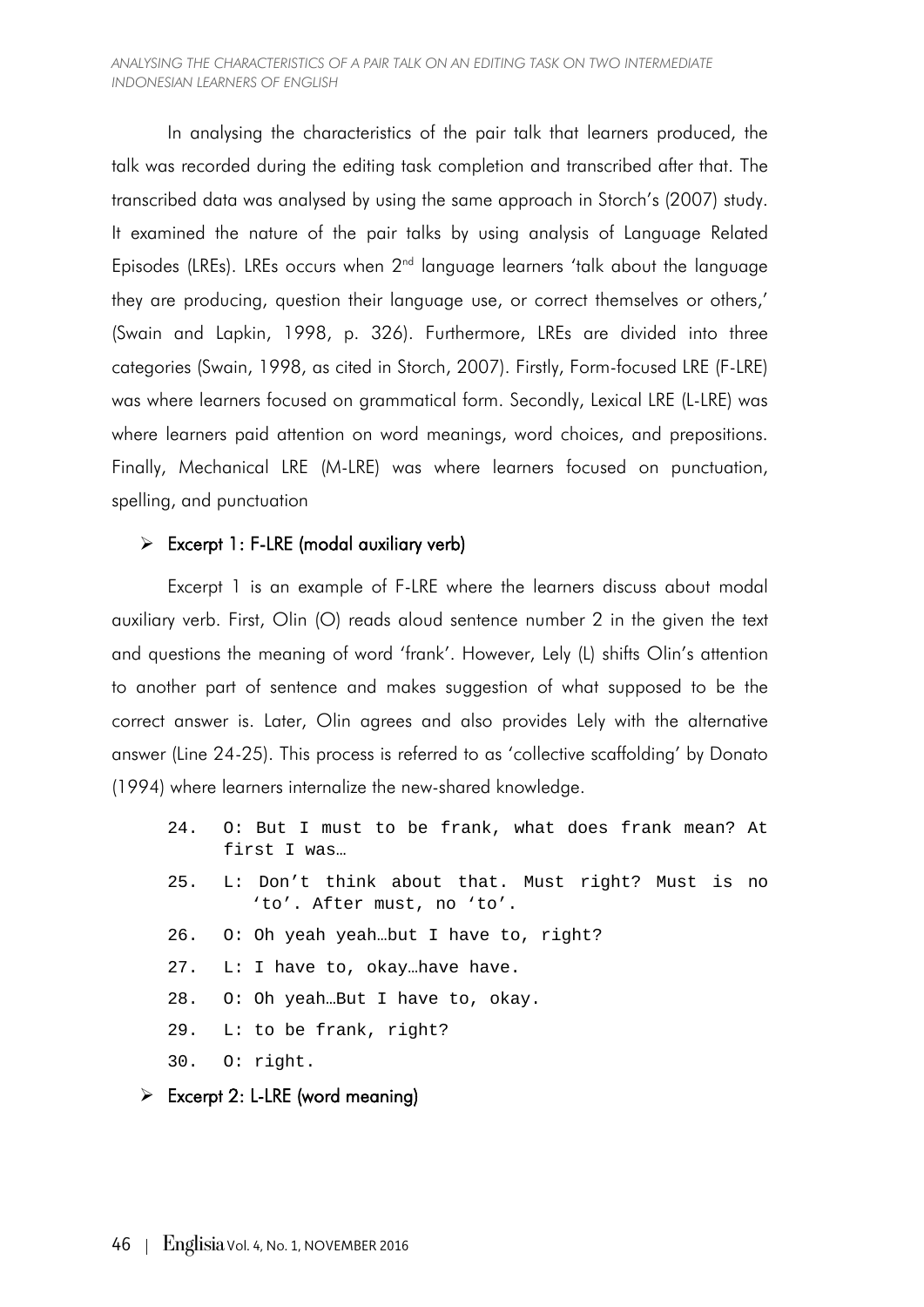Excerpt 2 provides example of L-LRE dealing with word meaning. Lely requests for meaning of word 'generous' in sentence 12. Olin provides Lely with the meaning of 'generous' to respond to Lely's request.

- 161 O: He generous to everyone he knows but sometimes he's too much generous. He's too generous.
- 162 L: what does it mean generous. Do you know that?
- 163 O: Kind, friendly.
- 164 L: Okay.

## $\triangleright$  Excerpt 3: M-LRE (spelling)

Excerpt 3 shows an example of an M-LRE focusing on spelling. Olin is unsure about the word spelling of worse in sentence number 13 and Lely reads out the sentence again and provides Olin with correct spelling.

|            | 184 O: But the worse thing about Fransisco is<br>his<br>jealousy. |
|------------|-------------------------------------------------------------------|
|            | 185 L: Jealousy? We need noun here right?                         |
| 186 O: Yes |                                                                   |
|            | 187 L: But jeaolusy?                                              |
| 188        | O: Worse or worst?                                                |
|            | 189 L: Jeaolusy is noun yeah. It's okay with jealousy             |
|            | 190 O: Bad worse worst                                            |
|            | 191 L: The worse thing about  ooo worst w-o-r-s-t,<br>right?      |
|            | 192 O: Speeling yeaahh, w-t like this?                            |
|            | 193 L: Yeah yeah                                                  |
|            | 194 O: There's no comparison here? But he worst.                  |
|            | 195 L: The most, right?                                           |
|            | 196 O: The most bad thing                                         |
|            | $197 \quad L: \quad \text{human}$                                 |

From the three excerpts above, it can be analysed that the episodes are the interactive process. The interactive process is defined when two learners are involved in the decision-making process. Non-interactive process, meanwhile, is another process where only one participant makes decision during the talk (Storch, 2007).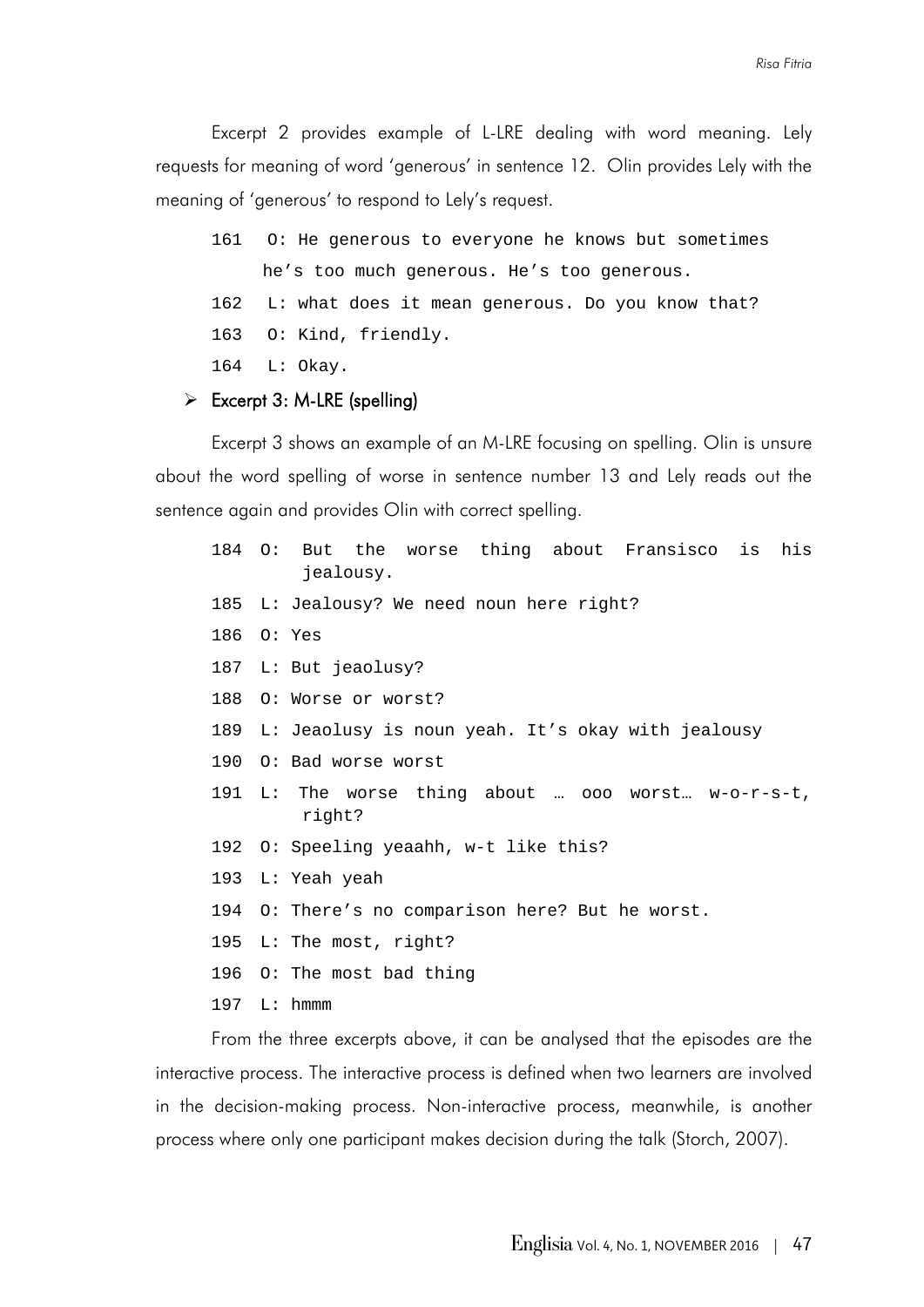In addition, LREs were also coded the outcome of the talk as correct/acceptable, incorrect/unacceptable, or unresolved (Leeser, 2004). Three excerpts above are examples of correct/acceptable LREs. Excerpt 4 is an example of incorrect LRE where Olin reads out sentence number 3 and Lely suggests that word order is the error in the given sentence. In line 32 of the transcript, Lely suggests that the possible error in the sentence is word order but she seems unsure about her answer. From line 33 to line 40, both of the learners try out new possibilities by trial and error. However, in line 41, Olin suggests Lely that the problem is not word order but prepositional phrase 'interested in.' Lely, in this matter, agrees with Olin and fails to convince Olin that black short hair should be used in the given sentence

#### Excerpt 4: F-LRE (Word order)

- 31. O: At first, I was only interested in his looks. He has short black hair
- 32. L: How about colour and adjective? Colour include to adjective, right?
- 33. O: Yes.
- 34. L: He has black short hair or he has short black hair or…correct or not?
- 35. O: Short black black short hair? Don't you think it short black?
- 36. L: Short black hair.
- 37. O: He has short black hair and brown eyes … no no …
- 38. L: I forgot that. Colour first or adjective first? but colour include

to adjective.

- 39. O: I don't know. Is every question has to be mistake?
- 40. L: I think yes.
- 41. O: he has black short hair. Maybe not there. Interested?
- 42. L: in his looks or
- 43. O: On on
- 44. L: on his looks.
- 45. O: Yes.
- 46. L: Interested on his looks. Okay.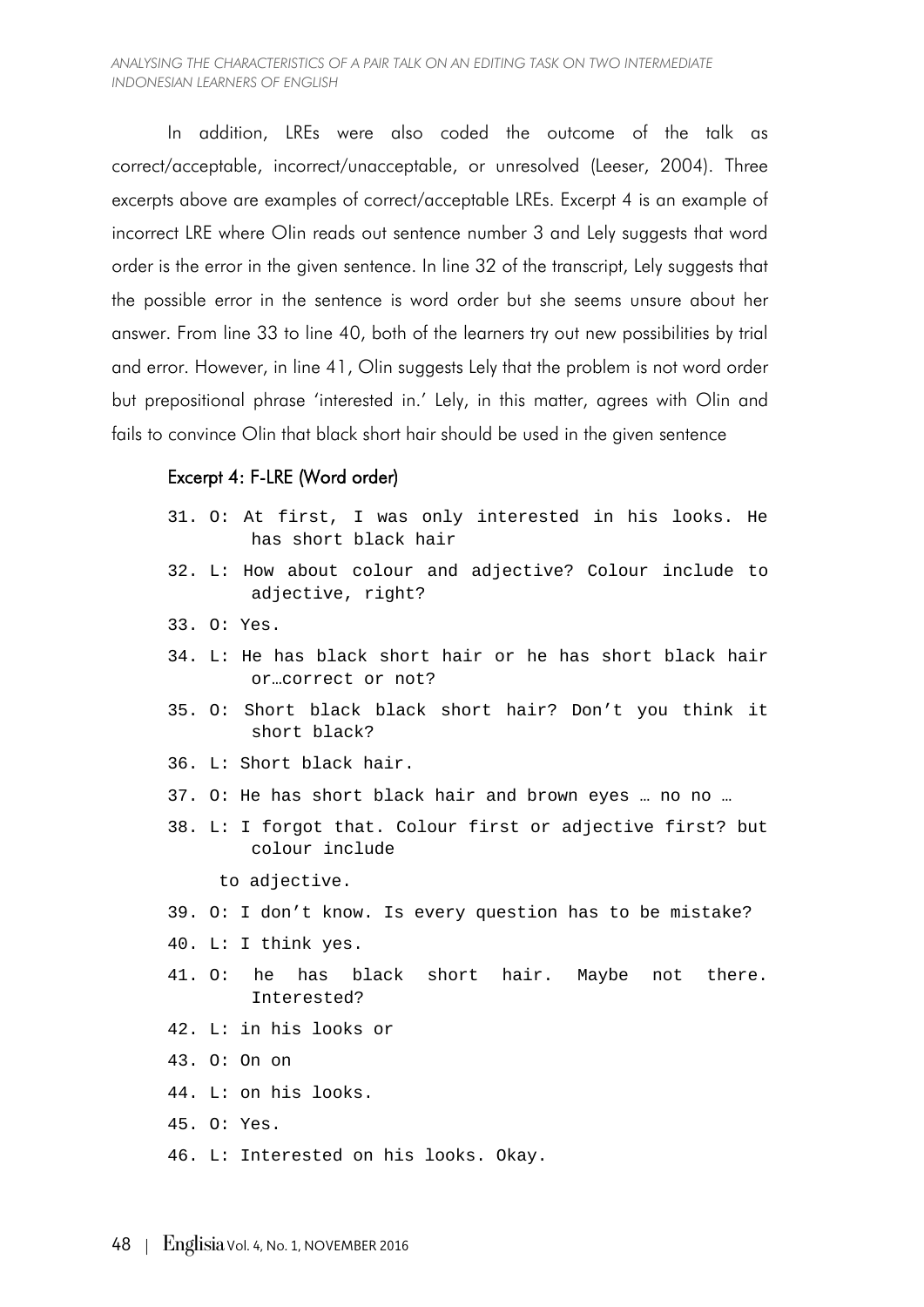47. O: on his looks.

Excerpt 5 is the other example of incorrect/unacceptable LRE. Lely requests for clarification whether to be 'is' should not be included since 'tired' is a verb. Olin agrees on Lely's answer, and they are convinced that 'tired' is a verb in the given sentence.

#### $\triangleright$  Excerpt 5: F-LRE (adjective)

| 153 L: Angry very quickly with parents. Okay. This is<br>because |
|------------------------------------------------------------------|
| he has a stressful work and he is  aaa he is                     |
| always tired or he always tired?                                 |
| 154 O: He always                                                 |
| 155 L: Always . no 'to be', right?                               |
| 156 0: Not.                                                      |
| 157 L: Because there is verb.                                    |
| 158 O: He always  tired.                                         |
| 159 L: Just type tired. He always tired.                         |
|                                                                  |

# Results

What are the characteristics of the pair talk at intermediate level when completing the editing task? The analyses of the transcript of the pair talk at intermediate level revealed that F-LRE was the most frequently deliberated during the pair interaction. This is not surprising given the grammar errors in the given editing task were provided more with grammar errors. In addition, M-LRE received the least attention in the pair talk. This result is consistent with the findings of previous study of Storch (2007).

In terms of level of involvement, the characteristics of the pair talk is resolved most of the questions interactively, especially F-LREs. In addition, the unresolved LRE cannot be found in the pair talk. However, the learners left some numbers unresolved several times and attempted to solve other numbers.

- 55. L:I don't think particularly good looking but he has something …
- 56. O: I don't think he is.
- 57. L: He is. There is no subject.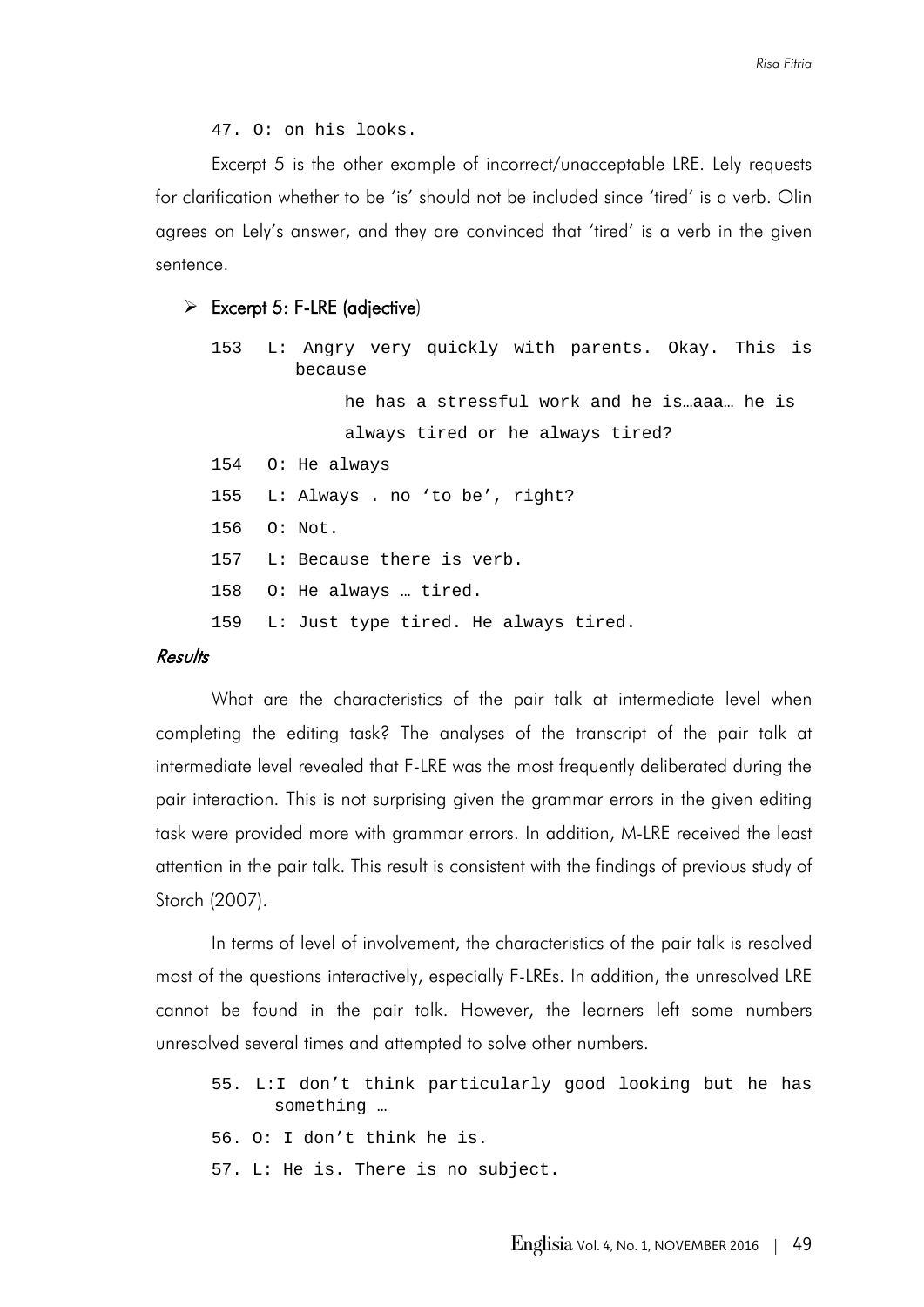58. O: Yeah.

- 59. L: We need subject here. Just type particularly here.
- 60. O: particularly, okay
- 61. L: particularly good looking but he has that make me eee that

 make him special person to me. That make him special person...

62. O: For me?

63. L: I think yes for me.

64. O: Okay.

They afterwards came back to the unresolved numbers and attempted to solve them.

124 L: I don't think he has particularly good looking but he has something different. He has something that make him special 125 O: Ooo makes This one no…makes 126 L: He has something that... 127 O: Makes…him 128 L: That makes him special 129 O: Yes…makes, right? Something that makes … something. 130 L: That makes him. Yeah. 131 O: So this not for me yeah? Makes. At the end, the learners were successful to answer all the questions given.

Finally, can working in pair help intermediate learners make correctly grammatical decisions when solving the editing task? This study found that the learners could not reach grammatically incorrect decisions on the given editing task when working in pair. The learners were able to solve 6 questions correctly out of 15 questions. This does not mean that they did not know the basic concepts of the grammar. There were several times when the learners discussed the correct concept of grammar but they ended up having incorrect decision. This is in line with Swain's statement (1998, as cited in Storch, 1999) that learners might produce grammatically incorrect decision during the interaction.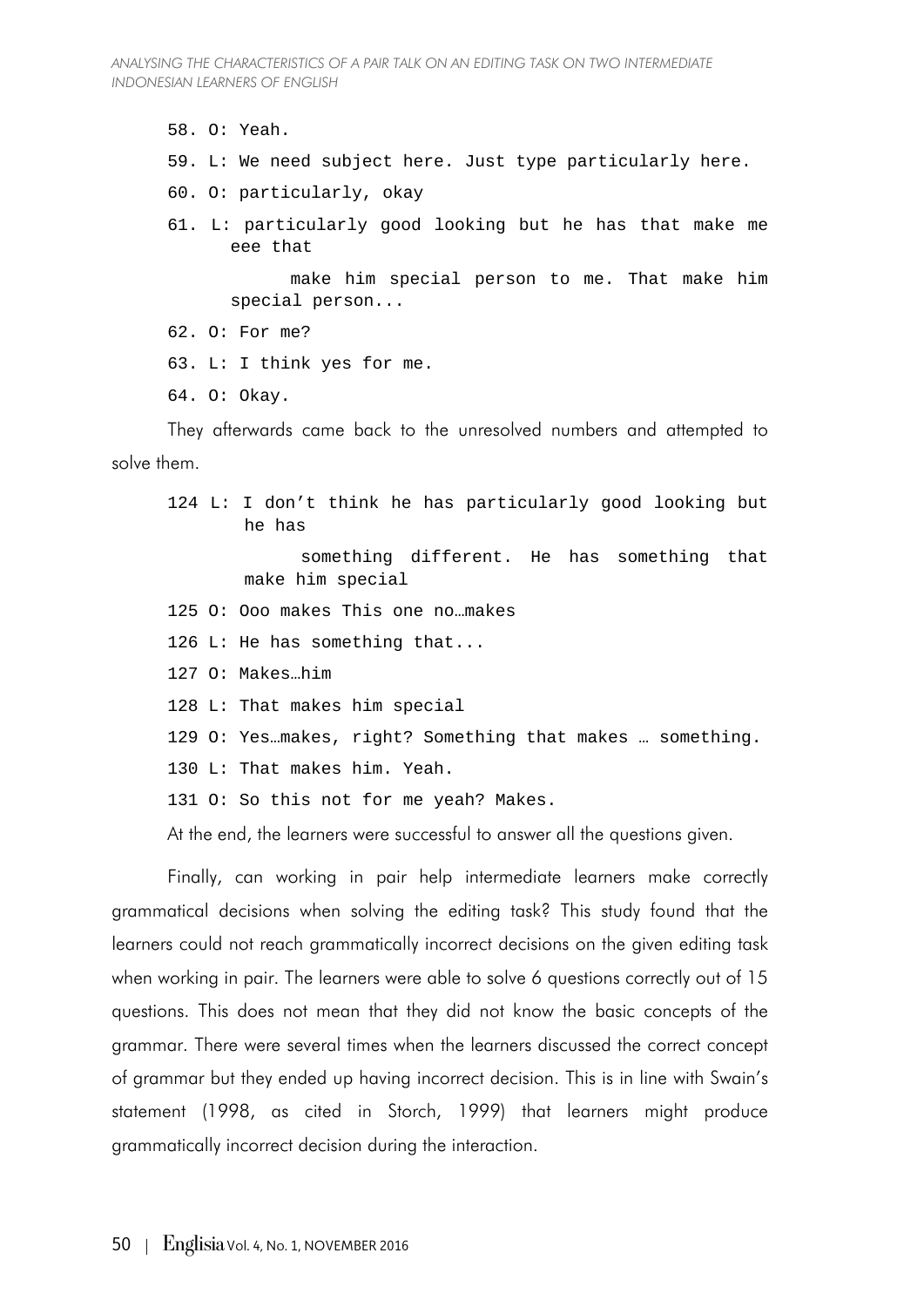## Implications for teaching

Given the small sample size (2) and one-attempt test, it is difficult to generalize findings, to say that peer interaction can promote learners to reach more correct decisions over grammatical items in the given task. Thus, to know whether the English language learners get benefit from working in pairs particularly on writing and form-focused task, future study should include larger participants to examine the nature of the pair talks produced by different proficiencies as well as to investigate whether peer interaction can assist learners in developing their cognitive learning potential at the university in Banda Aceh. Further, the future study should also interview learners whether they benefit from working in pair after giving the editing task.

It should also be noted that working in pair during writing and form-focused task is seldom conducted at the university. Thus, the study investigating pair work might be very useful for L2 teachers in Banda Aceh design group learners effectively to improve learners' English proficiency.

#### REFERENCES

- Donato, R. (1994) Collective scaffolding in second language learning. In J.P. Lantolf and G. Appel (eds) Vygotskian Approaches to Second Language Research (pp. 33-56). Norwood, NJ: Ablex.
- First year exam preparation and practice. Retrieved September  $16<sup>th</sup>$ , 2013 from [http://host.uniroma3.it/linguisti/lcs](http://host.uniroma3.it/linguisti/lcs-ingles/Roma3/Resources_files/botsford%20boyd%20B1%20prep.pdf)[ingles/Roma3/Resources\\_files/botsford%20boyd%20B1%20prep.pdf](http://host.uniroma3.it/linguisti/lcs-ingles/Roma3/Resources_files/botsford%20boyd%20B1%20prep.pdf)
- Gass, S. and Mackey, A. (2007). Input, interaction, and output in second language acquisition. In B. VanPatten and J. Williams (Eds.), *Theories in second language acquisition*: *An introduction* (pp. 175–200). Mahwah, NJ: Lawrence Erlbaum.
- Leeser, M. J. (2004). Learner proficiency and focus on form during collaborative dialogue. *Language Teaching Research*, *8*(1), 55-81. doi:10.1191/1362168804lr134oa
- Long, M. (1996). The role of the linguistic environment in second language acquisition. In W.C. Ritchie and T.K. Bhatia (Eds.), *Handbook of second language acquisition* (pp. 413–468). San Diego, CA: Academic Press.
- Ritchie, W. C., & Bhatia, T. K. (1996). Handbook of second language acquisition. San Diego: Academic Press.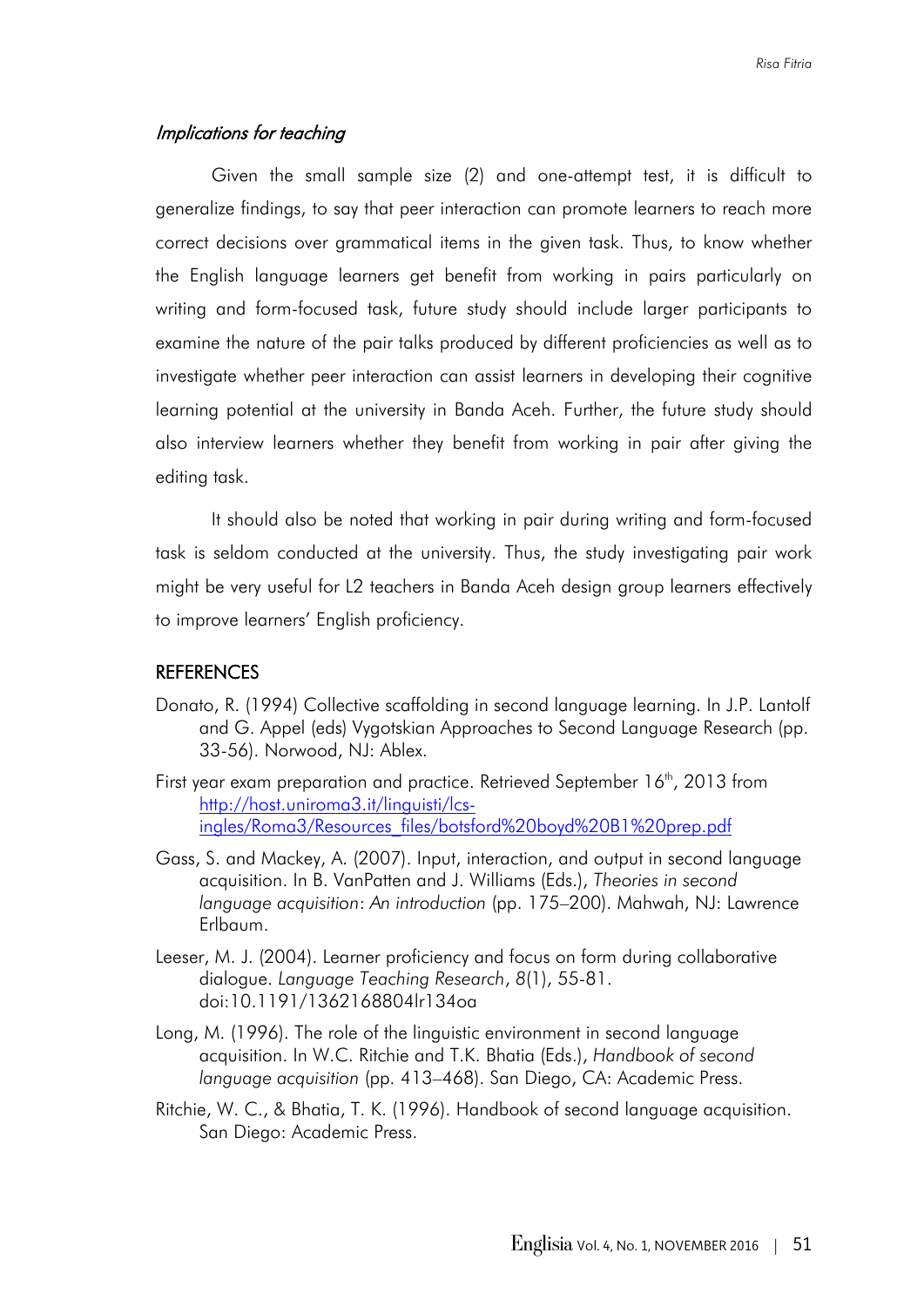- Swain, M., & Lapkin, S. (1998). Interaction and second language learning: Two adolescent French immersion students working together. *The Modern Language Journal*, *82*(3), 320-337. doi:10.1111/j.1540- 4781.1998.tb01209.x
- Storch, N. (1999). Are two heads better than one? pair work and grammatical accuracy. *System*, *27*(3), 363-374. doi:10.1016/S0346-251X(99)00031-7
- Storch, N. (2007). Investigating the merits of pair work on a text editing task in ESL classes. *Language Teaching Research*, *11*(2), 143-159. doi:10.1177/1362168807074600
- Watanabe, Y., & Swain, M. (2007). Effects of proficiency differences and patterns of pair interaction on second language learning: Collaborative dialogue between adult ESL learners. *Language Teaching Research, 11*(2), 121-142. doi:http://dx.doi.org/10.1177/13621688060707459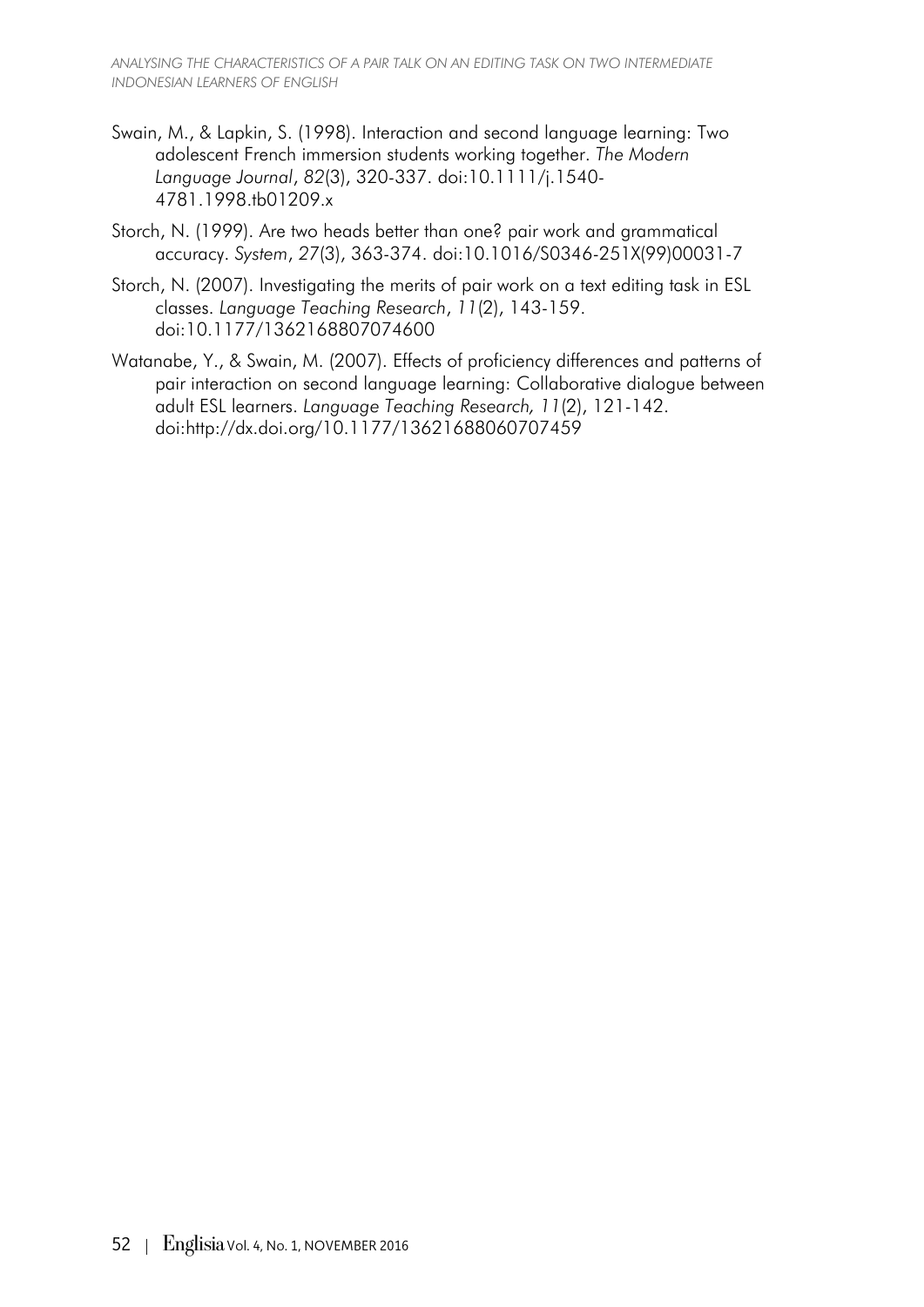## **Appendix A**

**Directions**: The following text comes from a student's essay. On each numbered line there is ONE error of grammar, word order, vocabulary or spelling. There are no punctuation mistakes. Find the mistake on each numbered line, UNDERLINE it and WRITE the correction in the space provided to the right of the text.

| $\Omega$  | My boyfriend's name is Francesco. He's 22 years<br>but he's       | .22 years old                      |
|-----------|-------------------------------------------------------------------|------------------------------------|
| 0         | quite mature for his age. He works for 3 years<br>in a bank.      | has worked/has<br>been<br>working  |
| 1         | Our relationship has begun two years ago and<br>now I know        | has been beggining for             |
| 2         | him very well, but I must to be frank, at first<br>I was only     | but I have to be frank             |
| $\cdot$ 3 | interested in his looks. He has black short<br>hair and brown     | interested<br>his<br>on<br>looks   |
| 4         | eyes. He isn't very tall but he's more tall<br>than me. I don't   | taller than                        |
| 5         | think is particularly good-looking, but he has<br>something       | He has particularly                |
| 6         | that make him a special person to me.                             | makes                              |
| 7         | He has a character very complex. He's usually<br>very sweet       | he has a very complex<br>character |
| 8         | and kind to me and always listens my problems<br>but he gets      | and he gets                        |
| 9         | hungry very quickly, especially with<br>his<br>parents. This is   | angry                              |
| 10        | because he has a stressful work and he<br>is<br>always tired.     | he always tired                    |
| 11        | He's<br>generous to everyone he<br>knows,<br>but<br>sometime he's | .know                              |